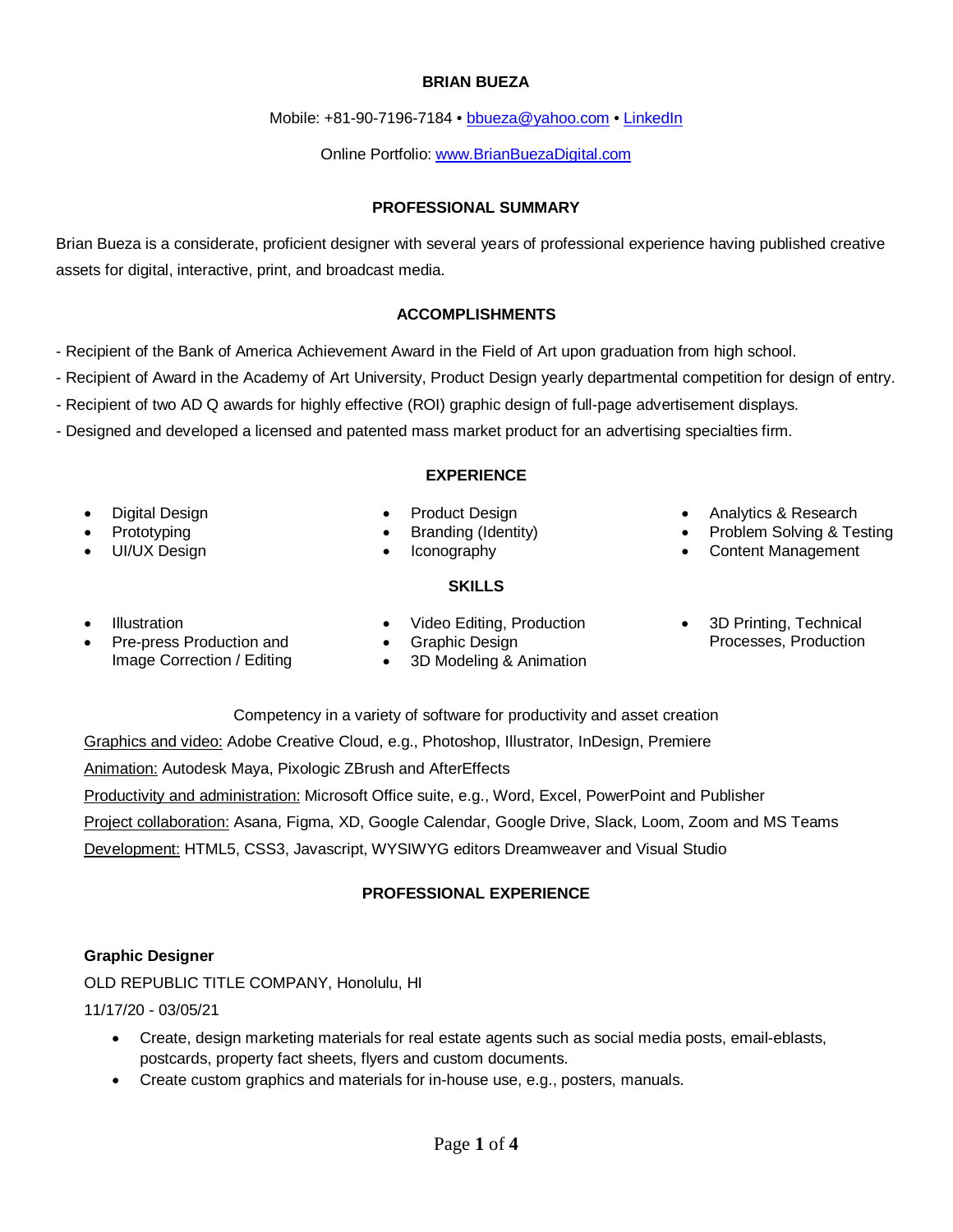# **Web Content Technician**

PBS HAWAIʻI, Honolulu HI

12/31/13 - 06/29/20

- Create, update and manage posts, pages of the TV station's local and national websites
- Color-correct and enhance editorial imagery and produce graphics for presentation online
- Create promotional newsletter campaigns and e-blasts in MyEmma or Mail Chimp
- Upload videos of programs, captions and graphics to YouTube and the PBS Digital media ecosystem

## **Graphic Designer and Brand Administrator**

BANK OF HAWAII, Honolulu HI

05/25/12 - 12/26/13

- Design internal documents, templates and external promotional print media
- Work with vendors on projects to produce large signage, banners and marketing materials
- Distribute and regulate usage of logo and identity of brand throughout the organization
- UI Design for internal company mobile application

## **Multimedia Specialist**

HYPERSPECTIVE STUDIOS, Honolulu HI

12/11/11 - 01/27/12

- Build 3D models in Maya for architecture or motion graphic projects
- Produce graphics to specification in Illustrator and Photoshop

### **3D Generalist, Texture Artist, Web Designer & Administrator**

HAWAII ANIMATION STUDIOS, Honolulu HI

11/12/09 - 08/09/11

- 3D Modeling of characters, props and environments with Maya, ZBrush
- Paint textures, e.g., alpha, color, and specular maps in Photoshop. Build bump maps in ZBrush
- Assist in lighting, rendering and compositing, adding effects
- Design, develop and maintain SEO-optimized company website

# **Web & UI Designer / Front End Developer**

PACIFIC LIGHTNET (HAWAIIAN TELCOM), Honolulu HI

01/06/06 - 11/03/09

- Design websites and User Interfaces for proprietary internal online applications
- Develop front end coding in HTML, CSS and Javascript
- Responsible for production of art, photography
- Support department (Applications Development) with graphics like icons, UI elements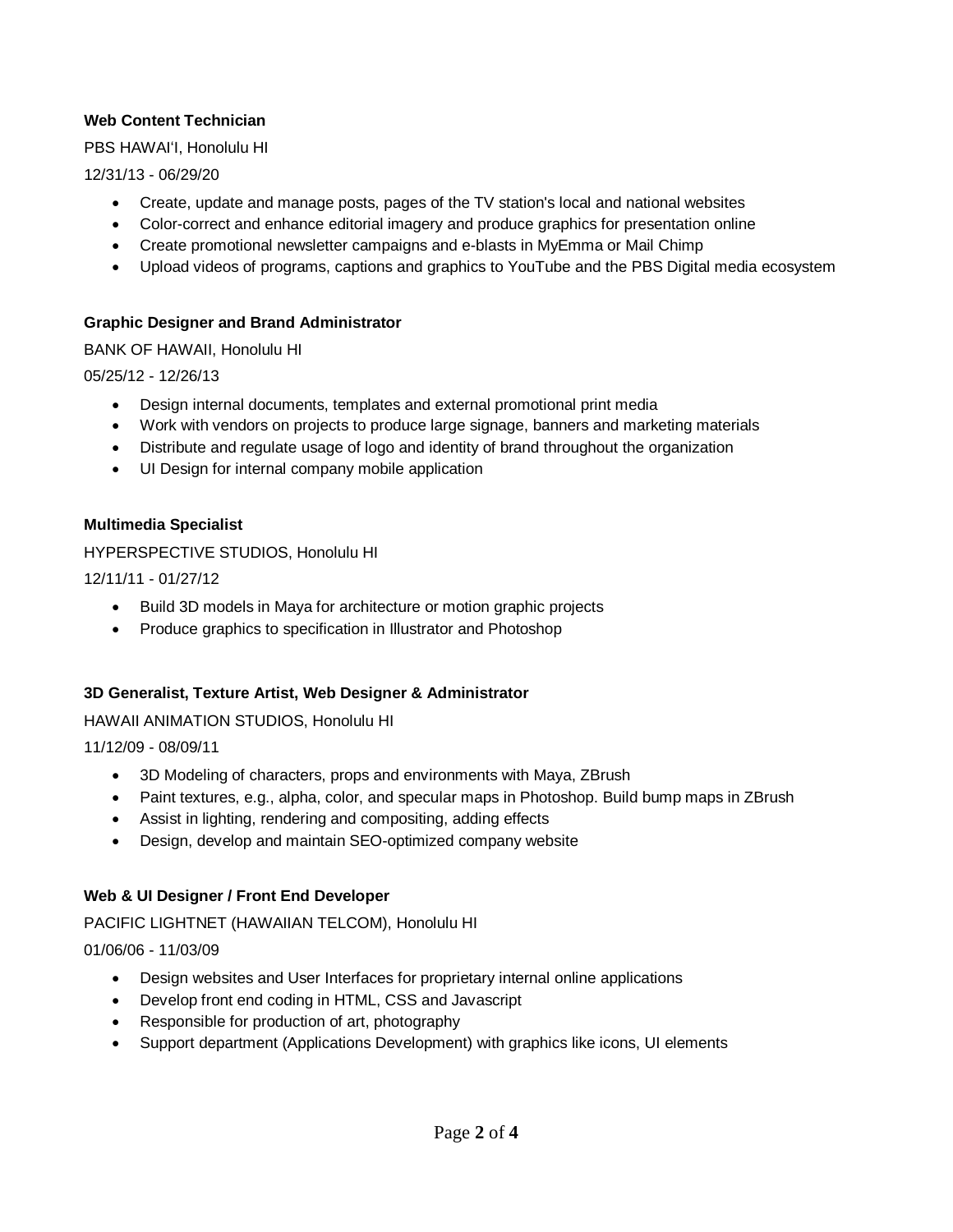# **Art Director**

MILICI, VALENTI, NG PACK (MVNP) / FIREFLY INTERACTIVE - Honolulu HI

04/19/04 - 10/14/05

- Visual design of websites, banners and interstitials for a variety of clients
- Front end development, coding in HTML, CSS, Javascript
- Support and direct production artists on various projects and assist creative director

## **Multimedia Developer**

PACIFIC LEARNING SERVICES INC., Honolulu HI

11/05/03 - 04/10/04

- Design and develop multimedia, open platform, Section 508 compliant e-learning media
- Develop HTML, Javascript, executables, integrate plugins and build Flash animation
- Successfully developed three e-learning CD ROMs for Pacific Resources for Education and Learning (PREL) and the World Health Organization (WHO)

## **Web Designer, Developer, Graphic Artist**

COMPUTERS & STRUCTURES INC., Berkeley CA

02/26/01 - 07/31/03

- Design, develop and maintain website
- Design and produced an integrated print and online advertising campaign
- Graphic design of printed media, e.g., brochures, software packaging, fliers and ad displays
- Successfully increased company awareness and sales

### **Production Artist**

ZENTROPY PARTNERS, San Francisco CA

03/07/00 - 11/05/00

- Design and production of assets for marketing campaigns
- Responsible for banners, digital illustration and animation
- Storyboard detailed concepts for art directors and ideation flows

# **Graphic Designer**

# AT&T - ADVERTISING SOLUTIONS (PACIFIC BELL), Oakland CA

12/14/98 - 06/25/00

- Design 4 color print advertisement displays for a wide array of business clients
- Office administration, light clerical work